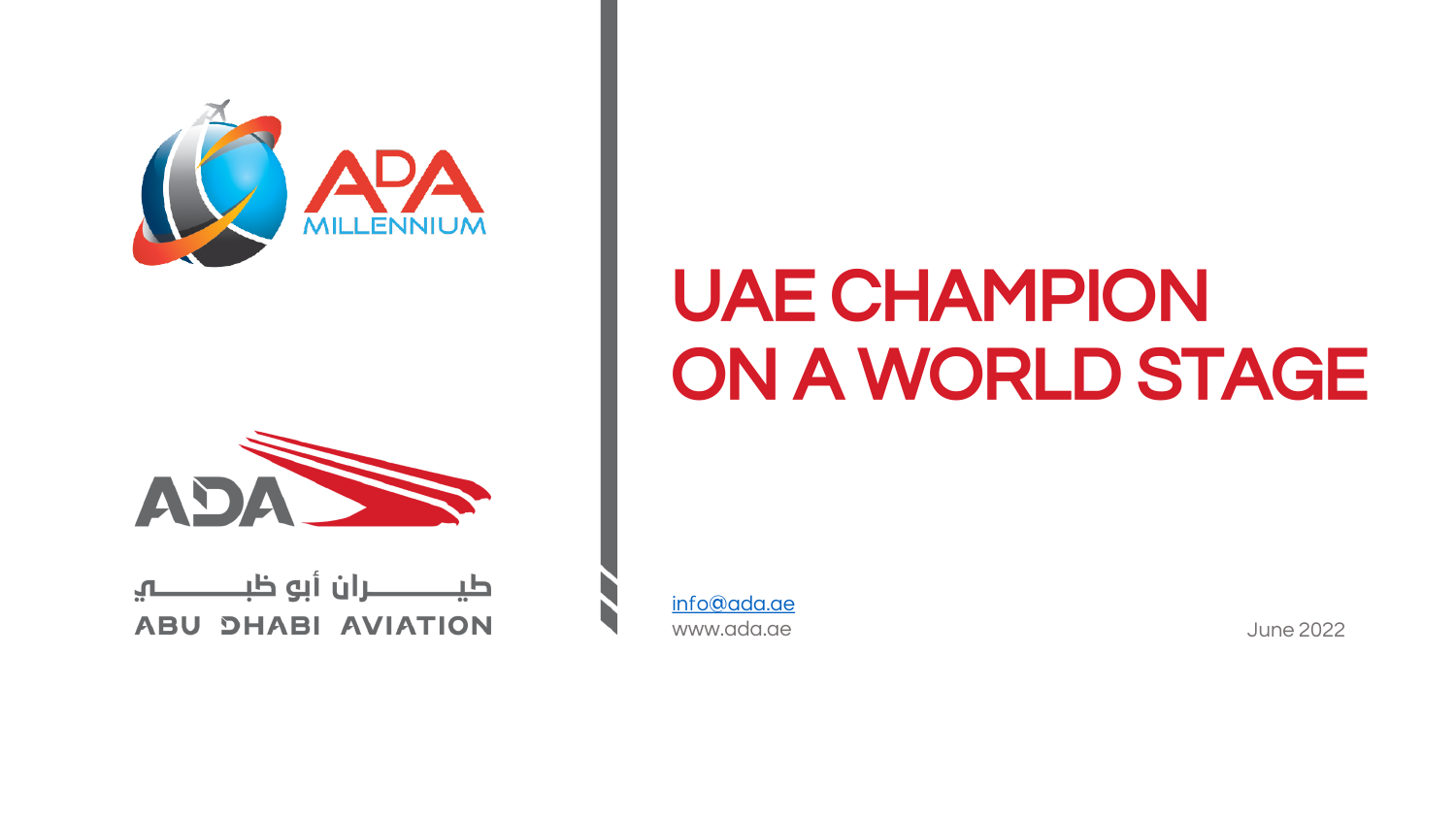

# The ADA Group of Companies

ADA Ownership: 30% the Government of Abu Dhabi, 70% UAE national shareholders.

We offer the best of both worlds with government support & private company governance.

### TOTAL GROUP ASSETS ≈ US \$ 1305 M



ـــران أبو ظبـــــ **ABU DHABI AVIATION**  The leading rotary wing & fixed wing operator & service MRO company in the Middle East region



ADATC a fully qualified ATO for fixed & rotary wing type training with multiple simulators from Airbus, to Leonardo & Bell .



One of the leading VIP & executive jet operator in the Middle East region



One of the leading cargo aircraft operators in the Middle East region



A joint venture between Abu Dhabi Aviation (ADA) and Leonardo S.p.A.



Management consultancy dedicated to providing the industry's best consulting services for the Aviation.



Real estate development, asset management and investment company.

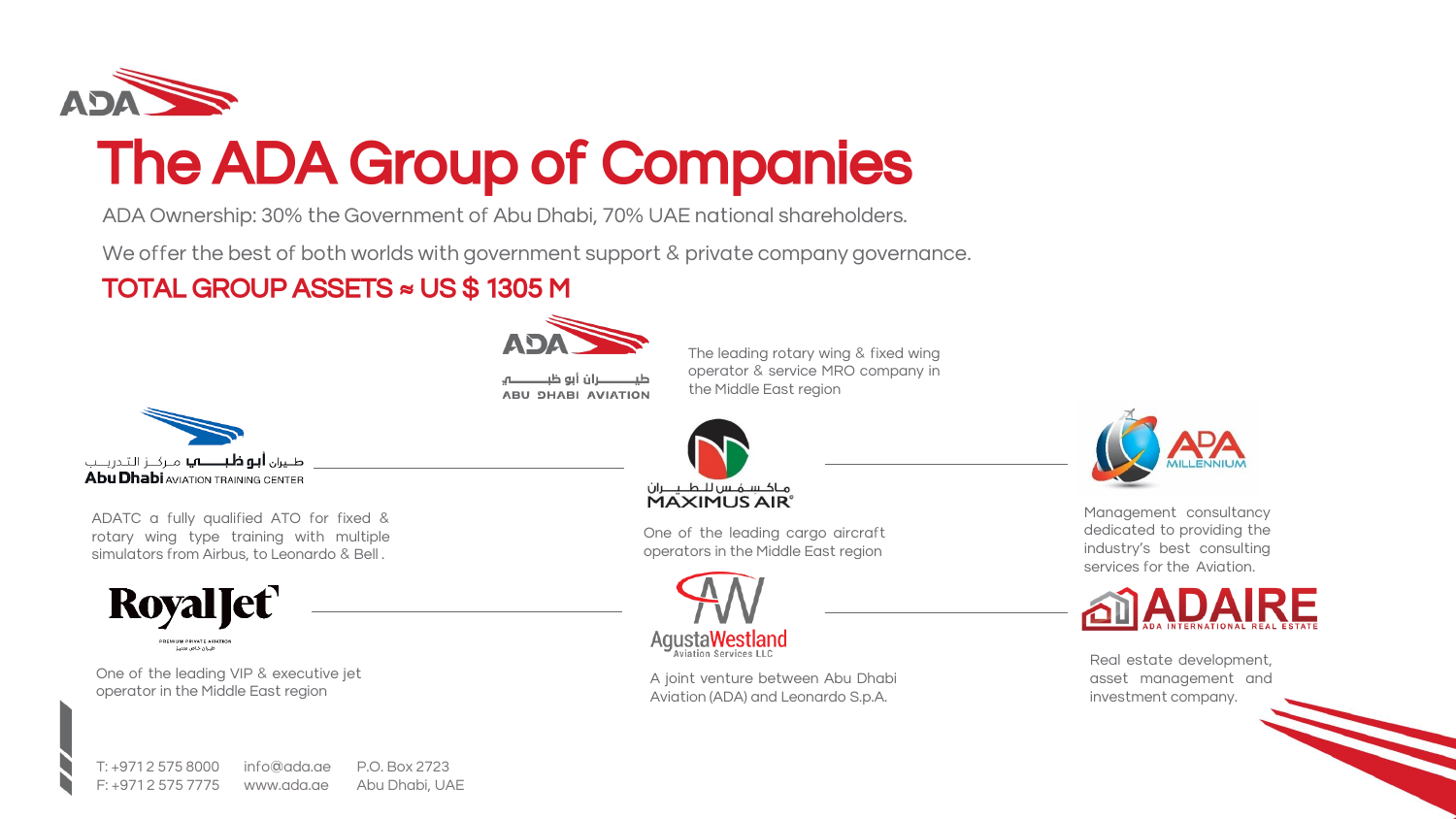



## ADA Millennium , The Aviation Consultancy & Advisory Service

#### FLEXIBLE SOLUTIONS FOR YOUR BUSINESS NEEDS

ADA Millennium LLC is the advisory arm of Abu Dhabi aviation offering specialised consulting services for the aviation industry.

We are dedicated to improving the performance of our client airlines & MROs. To date, we have helped set up & improve many operators.

We work directly with executive boards and their management teams to deliver sustainable change, as our methodology is based on real operations implementation as opposed to generic management theory.

Our fees are linked to our performance which ensures we keep your best interests in focus at all times.

Our presence in the GCC allows us great regional knowledge & this can be used by our clients as a regional advisor or representative.

#### OUR INDUSTRY KNOWLEDGE & EXPERIENCE

ADA Millennium has the world wide business experience which gives us a deep understanding of aviation operations & aviation business.



#### EXECUTIVE TRAINING & COACHING

- Accountable Manager Coaching
- Post Holder Coaching
- **Executive Training & development**
- Interim Executive Management Placement

#### AVIATION EXPERTISE

- Maintenance & Engineering
- Full Service Carriers
- Low Cost Carriers
- VVIP & VIP Private Jets
- Interior Completions
- A/C sourcing, purchase & EiS
- MRO Providers
- Rotary Wing
- Charter Airlines
- Fixed Base Operators

#### **STRATEGY**

- Corporate Strategy
- Feasibility Studies
- Business Plans
- Fleet Planning
- Strategic Planning

#### **OPERATIONS**

- Strategic Sourcing
- Cost Saving Initiatives
- KPI Implementation
- Revenue Improvement
- Productivity Planning
- Quality Improvement
- **Restructuring**
- Turnaround
- Security
- Manual Writing
- Manpower



T: +971 2 575 8000 F: +971 2 575 7775 info@ada.ae www.ada.ae P.O. Box 2723 Abu Dhabi, UAE OUR CONSULTANTS ARE AVIATION PROFESSIONALS, MOSTLY HAVING HELD POST HOLDER OR SENIOR EXECUTIVE STATUS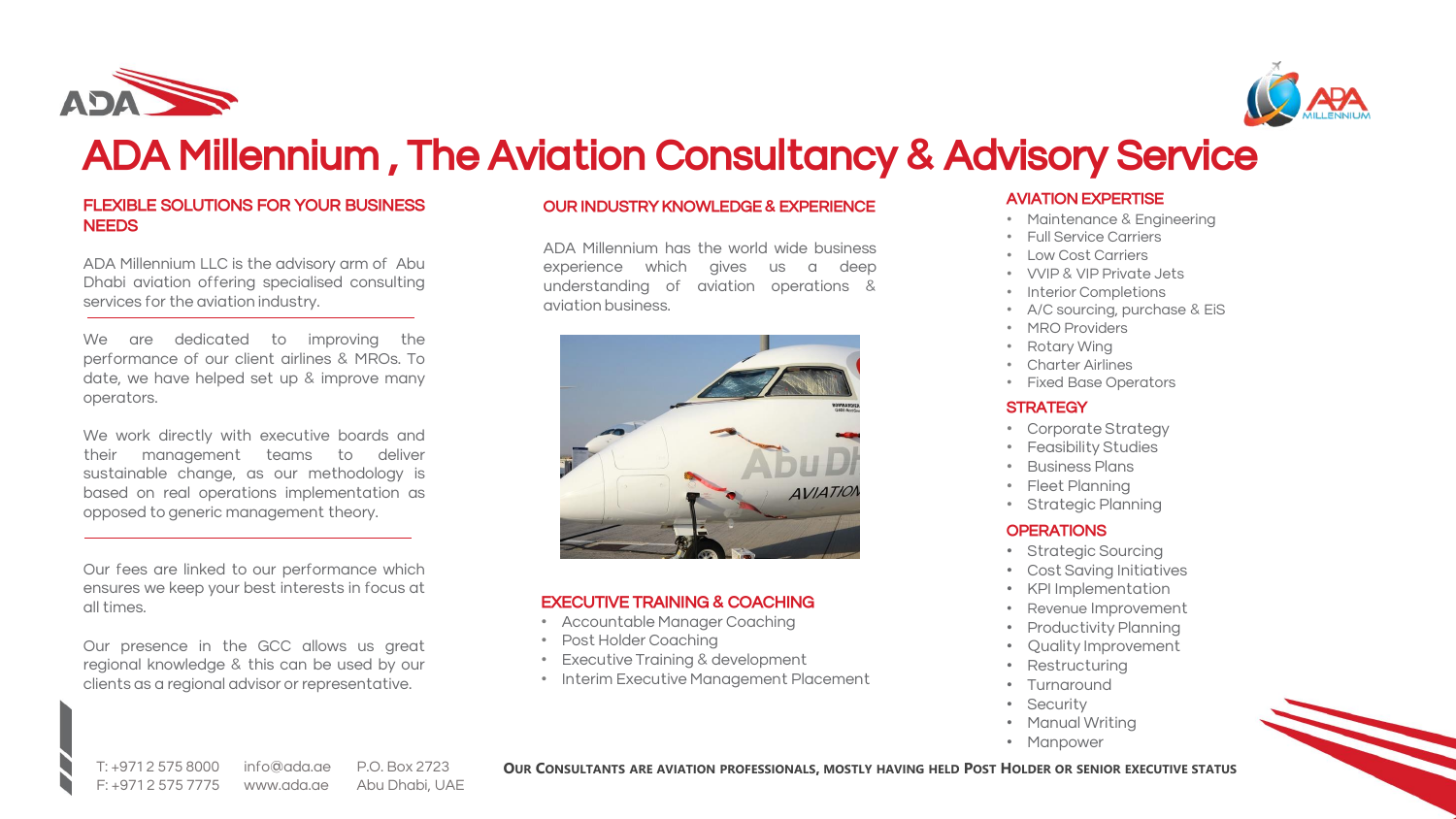



## Our Experience: The Projects



#### **Royal Jet**:

#### [www.royaljet.group.com](http://www.royaljet.group.com/)

Full feasibility study, business plan development followed by start up project operations & airworthiness (AOC & AMO) management for a Boeing 737-BBJ VIP fleet operation based in Abu Dhabi.



#### **Fly Ghana:**

Full feasibility study & business plan for a new start up national regional airline to serve the country of Ghana & bordering countries.

#### **AJA Private jets:**  [www.ajaprivatejets.com](http://www.ajaprivatejets.com/)

Full feasibility study, business plan development followed by start up implementation for a jet charter operation (AOC & AMO) based in Abu Dhabi.



#### **TACV Cabo Verde Airlines:**  [www.caboverdeairlines.com](http://www.caboverdeairlines.com/)

Restructuring of the national airline of Cabo Verde to become leaner & closer to profitability addressing both the aircraft operations & maintenance



#### **LAM Mozambique Airlines:**  [www.lam.co.moz](http://www.lam.co.moz/)

Restructuring of the national airline of Mozambique to become leaner & closer to profitability.

#### **Non Disclosed:**

Purchase negotiation, agreement negotiation, pre purchase airworthiness inspection & final acceptance inspection of 2 civil airliners for a European airline.

#### **Abu Dhabi Aviation:**

ــران أبو ظبـــ **ABU DHABI AVIATION** 

#### [www.ada.ae](http://www.ada.ae/)

Full mobilization plan & project management for helicopter operation based in Nigeria. Full tender study & submission followed by a start up implementation plan for a helicopter air ambulance & jet MEDEVAC operation. Sourcing, purchase, specification & EiS management of 2 Airbus Helicopters.



### **Nirvana Travel:**

[www.ntravel.ae](http://www.ntravel.ae/)

Full feasibility study & business plan for a helicopter & sea plane air tours operation based in UAE.

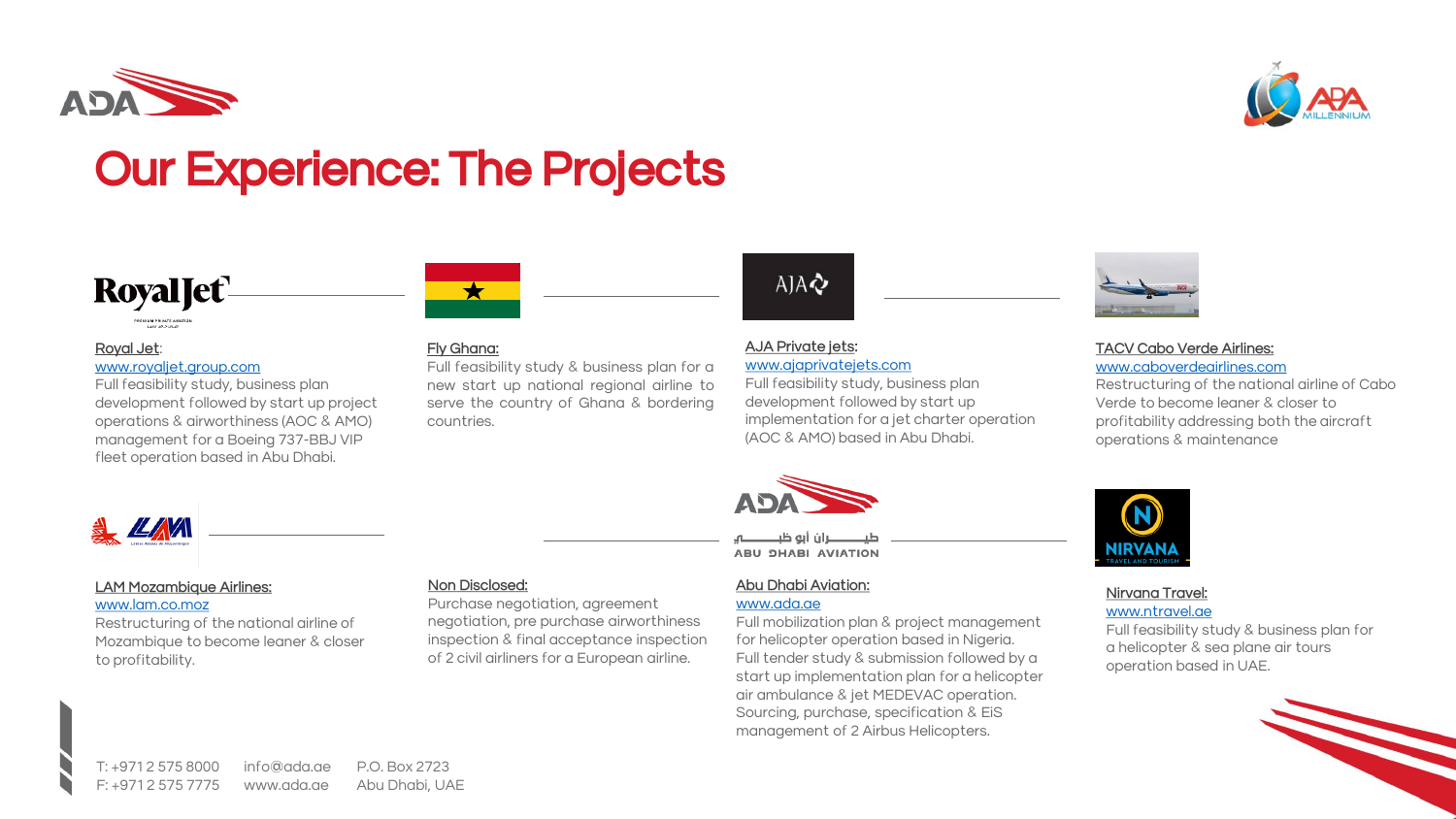





Helicopter<br>Association

International





**H.E. Mohamed Ibrahim Al Mazrouei Chairman ADA Millennium & General Manager at Abu Dhabi Aviation.**

Mr. Mohamed Ibrahim Al Mazrouei, BSc of Management from the University of La Verne, California, United States and a minor in Aviation Management.

Mr. Al Mazrouei is a Chairman of ADA Millennium. Also, he holds the General Manager's position at Abu Dhabi Aviation.

Mr. Al Mazrouei serves as an Accountable Manager for all approvals for Abu Dhabi Aviation with the United Arab Emirates General Civil Aviation Authority (GCAA), the European Aviation Safety Authority (EASA), the United Stated Federal Aviation Agency (FAA), and a number of other aviation regulatory authorities.

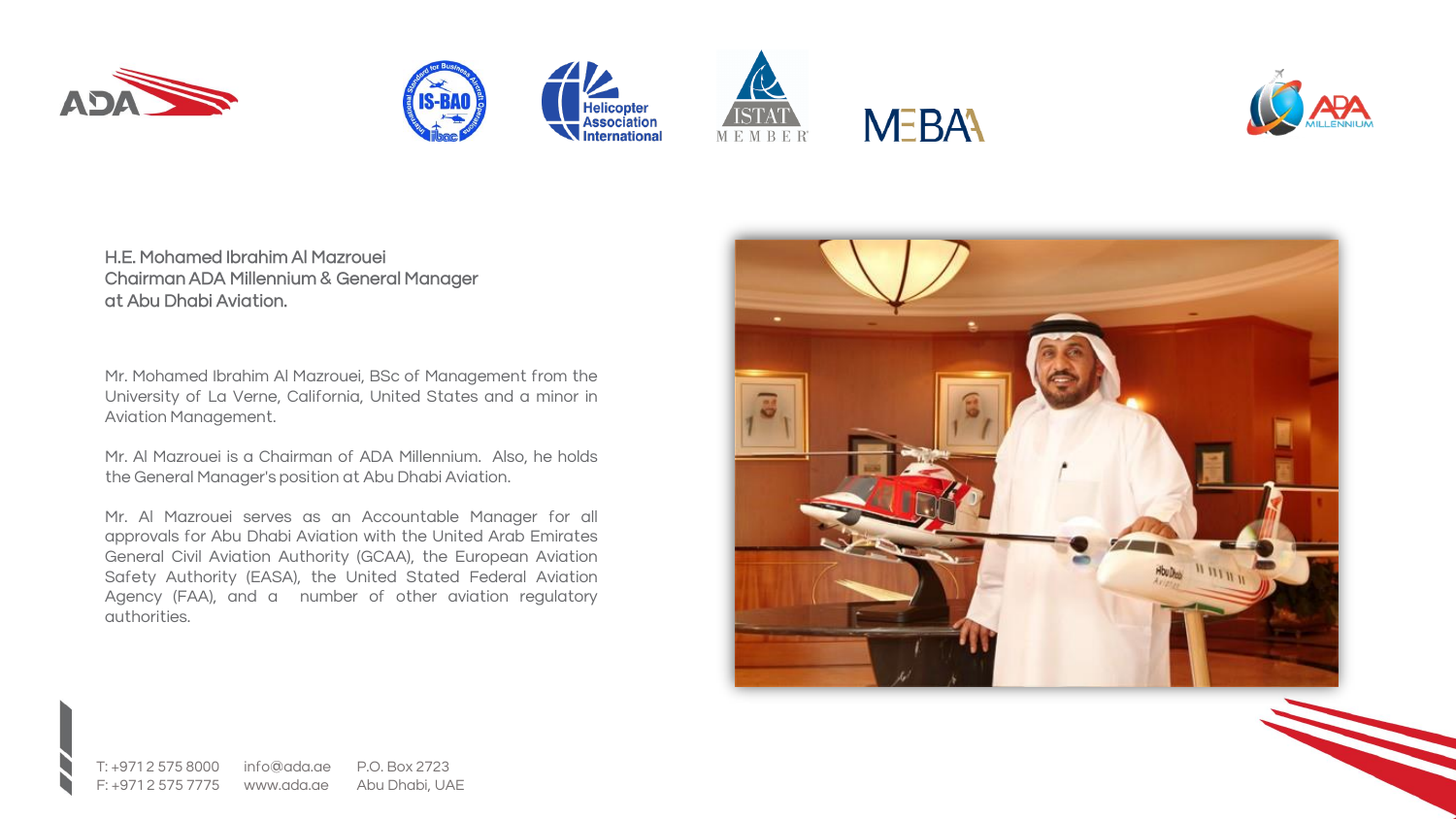









**Dr. Mark j Pierotti. Managing Director at ADA Millennium & Director of Commercial at Abu Dhabi Aviation.**

36 years in aviation with an MBA in aviation management & a PhD in Aircraft Engineering, an Aircraft Maintenance License & a Pilots License. Dr Pierotti is a qualified AOC & AMO Post Holder & Accountable Manager & has worked for major world airlines, international MRO`s, Private, Executive & VIP fixed wing aircraft operations and helicopter operators in commercial & operational roles. Dr Pierotti a Professor of Aviation Engineering & Operations, is a published author on Aviation Leadership, Aircraft Maintenance Engineering & Aircraft Operations Management.

- ADAM specialize in aviation feasibility & business plan development, aviation start up & restructuring, aircraft specification, purchase & entry into service.
- ADAM also specialize in aviation Leadership services with Executive placement & Accountable Manager Leadership Coaching.
- ADAM have a very strong capability in the authorship & management of aviation manuals for small to large complex fixed & rotary wing operations.
- ADAM are a member of ISBAO, HAI, ISTAT & MEBA, with both rotary & fixed wing extensive expertise.

With a team of aviation experts, airline, private & royal both Rotary & Fixed wing available to assist.

- Let us assist you in improving your business reach by working together reviewing your objectives & strategizing a way forward.
- Let us assist you in improving your operational procedures from manual writing to restructuring & leadership coaching.
- Let us help you find the right a/c for your needs with the right specification at the right price & manage the whole entry into service process.

**Phone:** +971569971383 **Email:** [m.pierotti@ada.ae](mailto:m.pierotti@ada.ae) **Website:** [www.adam.ae](http://www.adam.ae/)

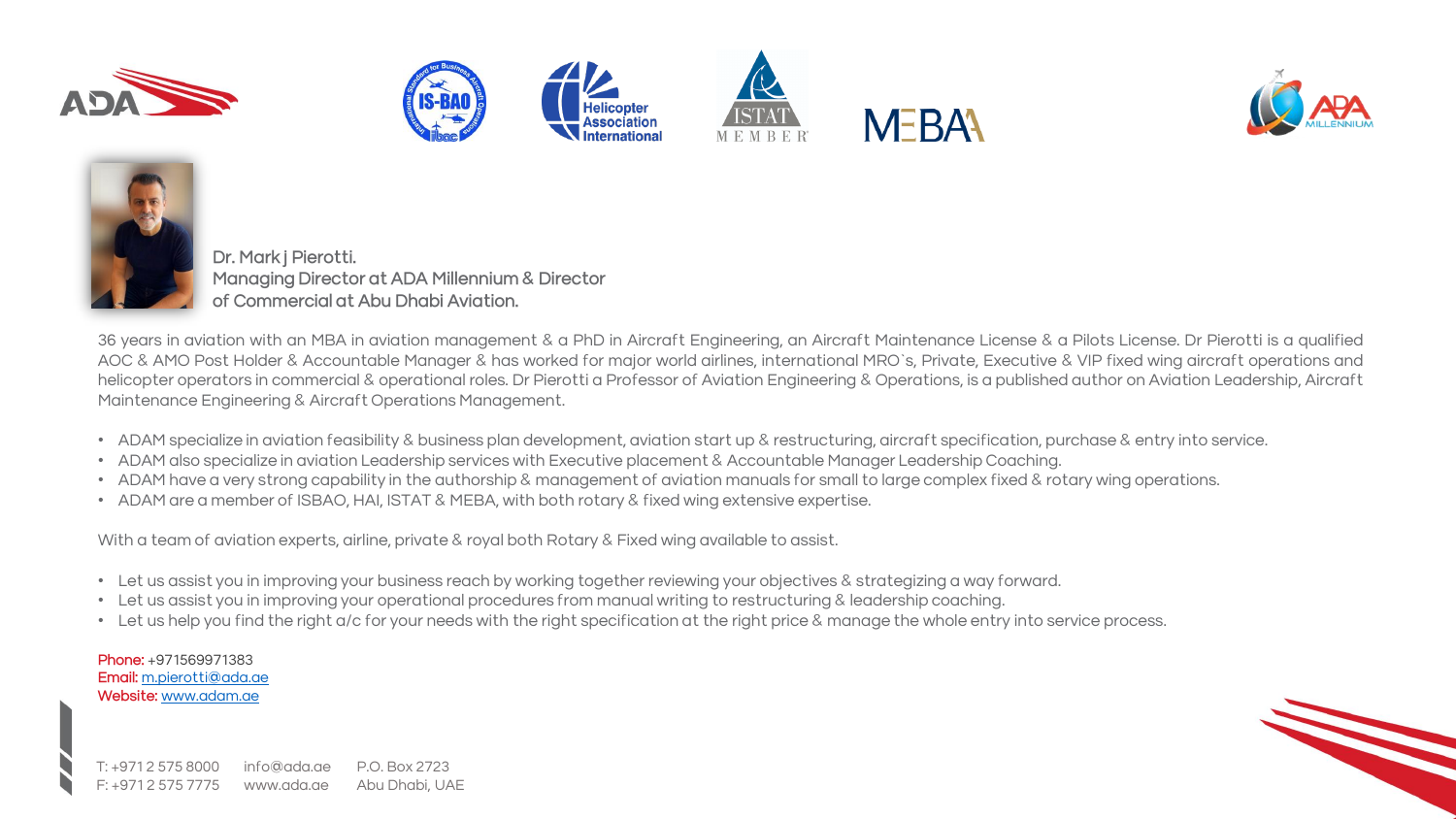



# Introducing ADAM Ops.

**ADAM Ops** is a specialist aviation operations capability of ADA Millennium. Staffed with some of the regions most experienced large transport jet senior pilots & operations experts with many years of large airline civil aircraft international operations & management. With detailed knowledge of both Boeing & Airbus ETOPs operations ADAM Ops is available to either write from scratch operations manuals or to review & improve existing manuals. We can also manage civil aviation applications from AOC start up to adding ETOPs capability. We can also assist in operations restructuring to try to bring improvements in efficiency & processes, we also offer leadership coaching helping our clients understand their regulatory responsibilities & how to balance decision making in a complex environment.

#### **Our Team:**

• **Management, Post Holder & Training Captains:** with over 40 years aircraft operations experience, a qualified ATPL (A) & ATPL (H) commanders on Airbus, Boeing large jets as well as Bell, Airbus & Leonardo helicopters, all having held senior management, Post Holder, Accountable Manager & training positions with major airlines including Emirates & Abu Dhabi Aviation.

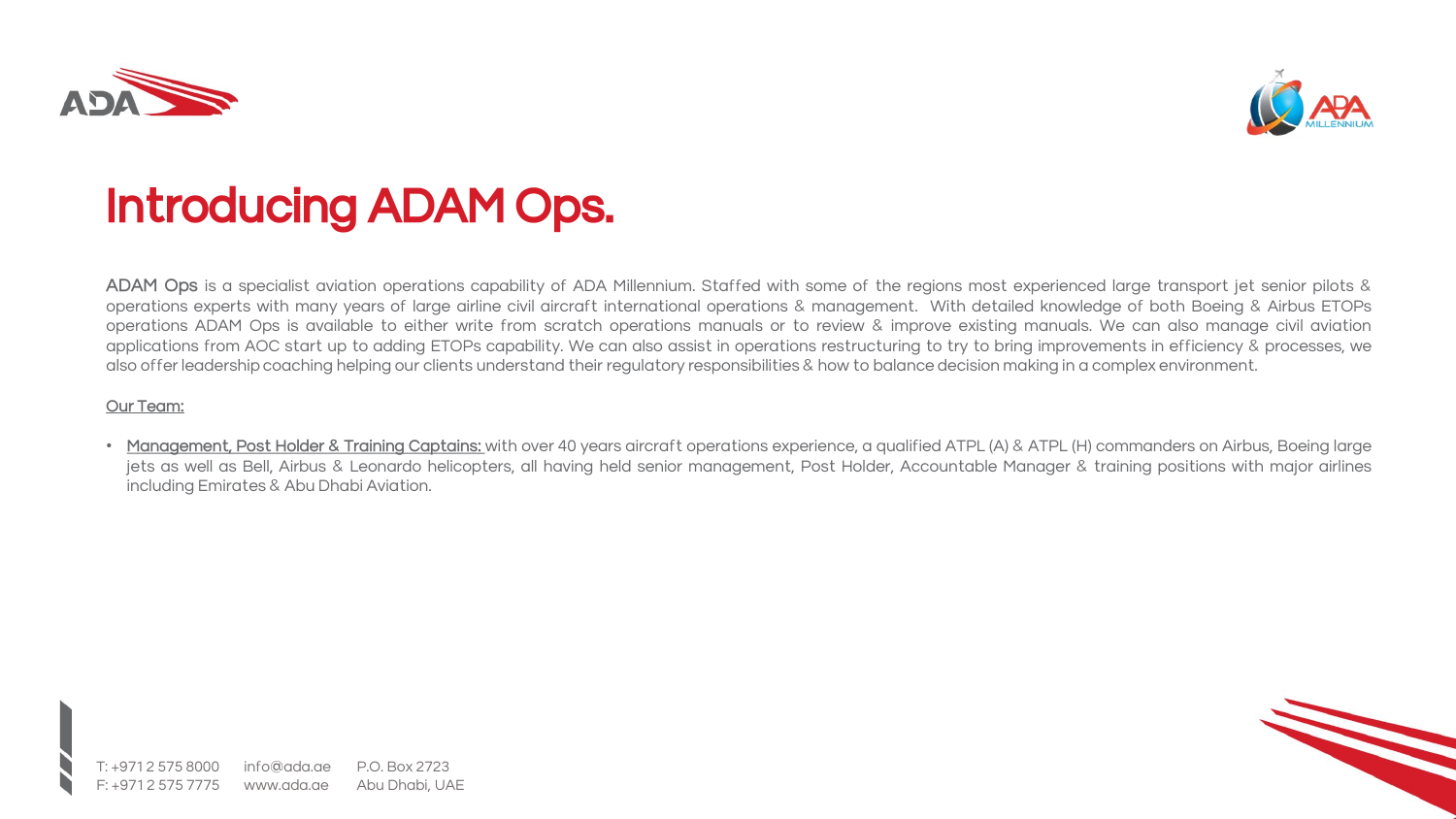



# Introducing ADAM Tech.

**ADAM Tech** is a specialist aviation maintenance & engineering capability of ADA Millennium. Staffed with some of the regions most experienced aviation engineering & maintenance experts with many years of small & large civil aircraft management. With detailed knowledge of many types including Boeing, Airbus, Embraer & Leonardo ADAM Tech is available to manage civil aviation applications from AOC / AMO start up to adding new type capability. With expert Airworthiness capability ADAM Tech can conduct pre purchase inspection, lease management audits, scheduled maintenance oversight, write AMP`s, MEL`s & reliability programmes. We can also assist in M&E restructuring to try to bring improvements in efficiency & processes. We also offer leadership coaching, helping our clients understand their regulatory responsibilities & how to balance airworthiness decision making in a complex environment.

#### **Our Team:**

• **Management & Post Holder Airworthiness Specialists:** with over 30 years aircraft engineering, maintenance, airworthiness & operations experience, qualified Post Holders, Accountable Managers & engineers on Airbus, Boeing, Bell, & Leonardo aircraft having held senior management positions with major airlines including British Airways, Lufthansa, Emirates, Royal Jet & Abu Dhabi Aviation.